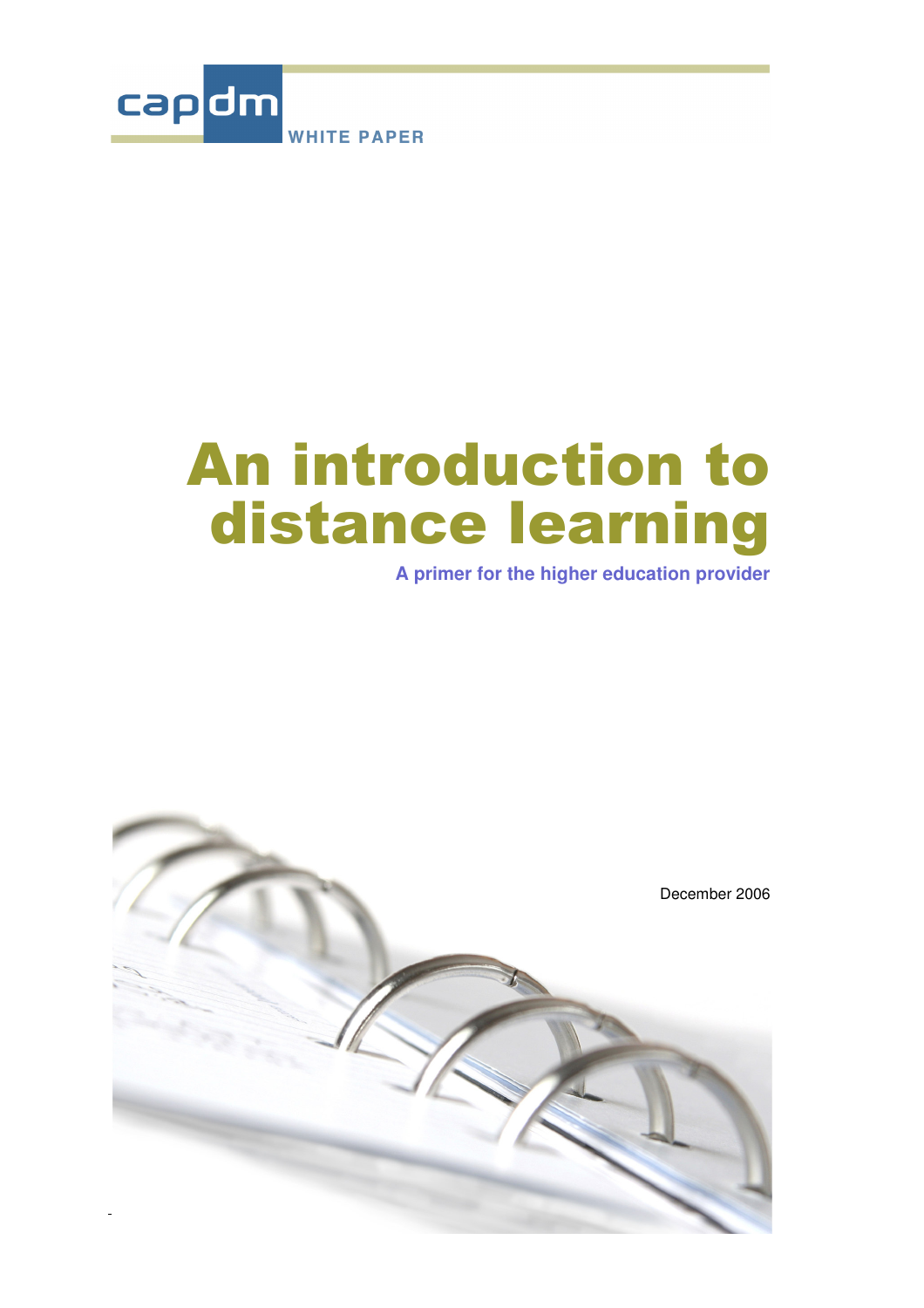

### **Contents**

| Overcoming barriers to the adoption of distance learning5 |  |
|-----------------------------------------------------------|--|
|                                                           |  |
|                                                           |  |
|                                                           |  |
|                                                           |  |
|                                                           |  |
|                                                           |  |
|                                                           |  |
|                                                           |  |
|                                                           |  |
|                                                           |  |
|                                                           |  |
|                                                           |  |
|                                                           |  |
| Initiating development of a distance learning programme12 |  |
|                                                           |  |
|                                                           |  |
|                                                           |  |
|                                                           |  |
|                                                           |  |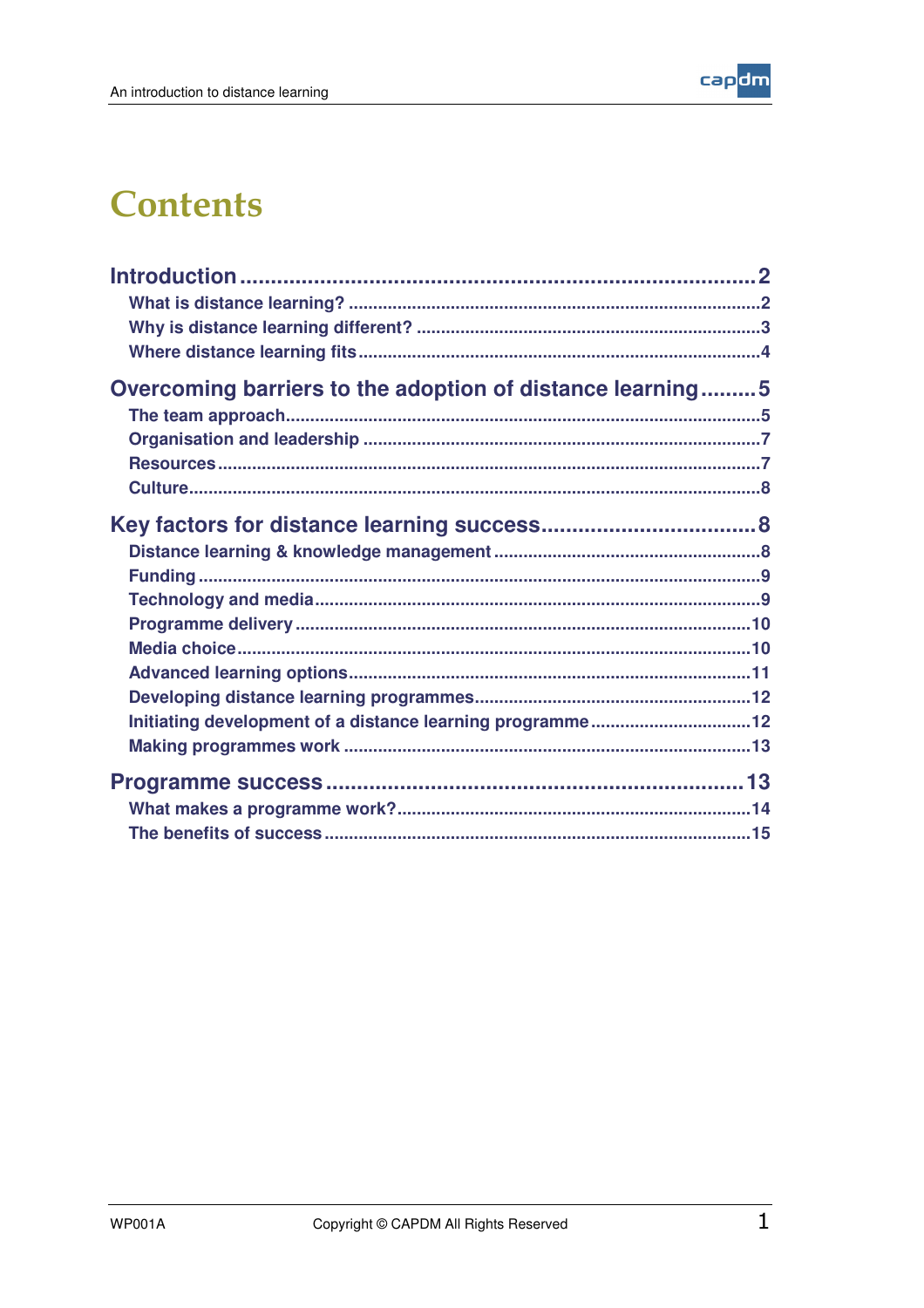

## <u>Introduction</u>

#### What is distance learning?

There are many ways to define what is meant by 'Distance Learning'. Our preferred definition is:

*"A process whereby a student participates in a formal learning process without the instructor being present."*

Distance learning takes a variety of forms but all methods have the following characteristics:

- separation (in place and/or in time) between the instructor and learners and/or between learners and learning resources;
- interaction between learners and instructor and/or between learners and learning resources conducted through one or more media.

Historically, the media used was limited to printed materials, which were mailed back and forth (the original 'correspondence' course). Today, technology provides a wide range of alternatives such as audio/video recordings, video-conferencing, broadcasts and online communications.



1. The correspondence model – remote learners with limited communications technology.

2. The multimedia model – printed materials<sup>"</sup> supplemented with CD ROM, radio or video materials.

3. The telelearning model – learning facilitated by telecommunications.

4. The flexible learning model – combines best features of face to face learning, with the benefits of flexibility.

5. The intelligent flexible learning model – puts students in touch with each other and their tutors.

**Non-exclusive, market driven 'generations' of distance learning Taylor [1998]**





**Online textbooks, debating forums, video conferencing and podcasting – examples of new technology alternatives available to the distance educator today**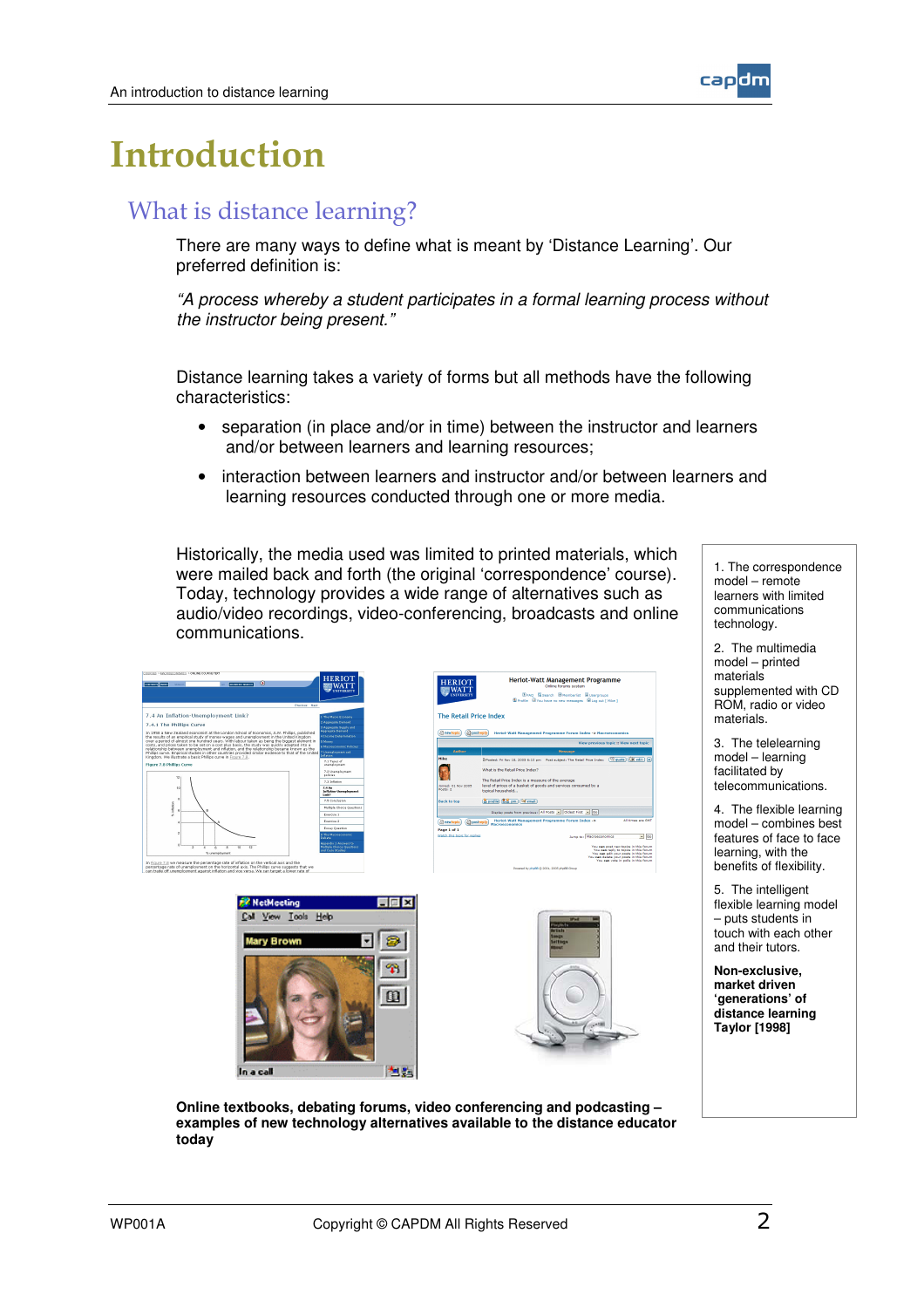

Although traditional delivery methods such as the postal service are still regularly used, the advent of new media has enabled much richer learning experiences to be created. The ability of distance learning to deliver effective and rewarding education has never been better.

#### Why is distance learning different?

Distance learning is not simply a 'new technology' version of traditional 'faceto-face' education. It is a different process, using totally different methods and offering very different benefits. That said, there are good arguments for:

- basing a DL programme on existing on-campus programmes;
- treating all students as DL students;
- acknowledging the similarities as well as the differences.

DL and face-to-face tuition are at opposite ends of a spectrum of study mode options, with blended learning somewhere between the two. eLearning is ICT support for learning that fits in along the whole of the spectrum, though with different emphasis.



**The spectrum of study mode options available to educators**

Each study mode option has its merits and different options may suit the same student for different courses. For example, the student who finds quantitative subjects difficult may prefer a DL option where he can study at a pace, or at times, that suit him better.

This is exactly why DL based on an existing programme is attractive. It can be a single, common programme, offered by a number of study modes to suit the needs of a diverse set of students. By 'common' we mean one curriculum, common syllabuses, common materials, common assessments, but different study options. The benefit of this approach means that the underlying quality of the course, including its structure, its design, the course materials and the formative assessments, can be significantly enhanced by developing it for the purpose of distance learning. If all students are treated as distance learners, and all courses developed to a DL standard, then everyone benefits. Students get a better all-round learning experience, teachers can add quality above the base and off-campus exploitation becomes possible.

Distance learning is different however, and it is important to plan the characteristics of DL in an institution, such as business and pedagogical elements and the development of production and operational issues. These are new skills for many universities or colleges, which require a high degree of co-ordination and may involve partnering. DL does imply change.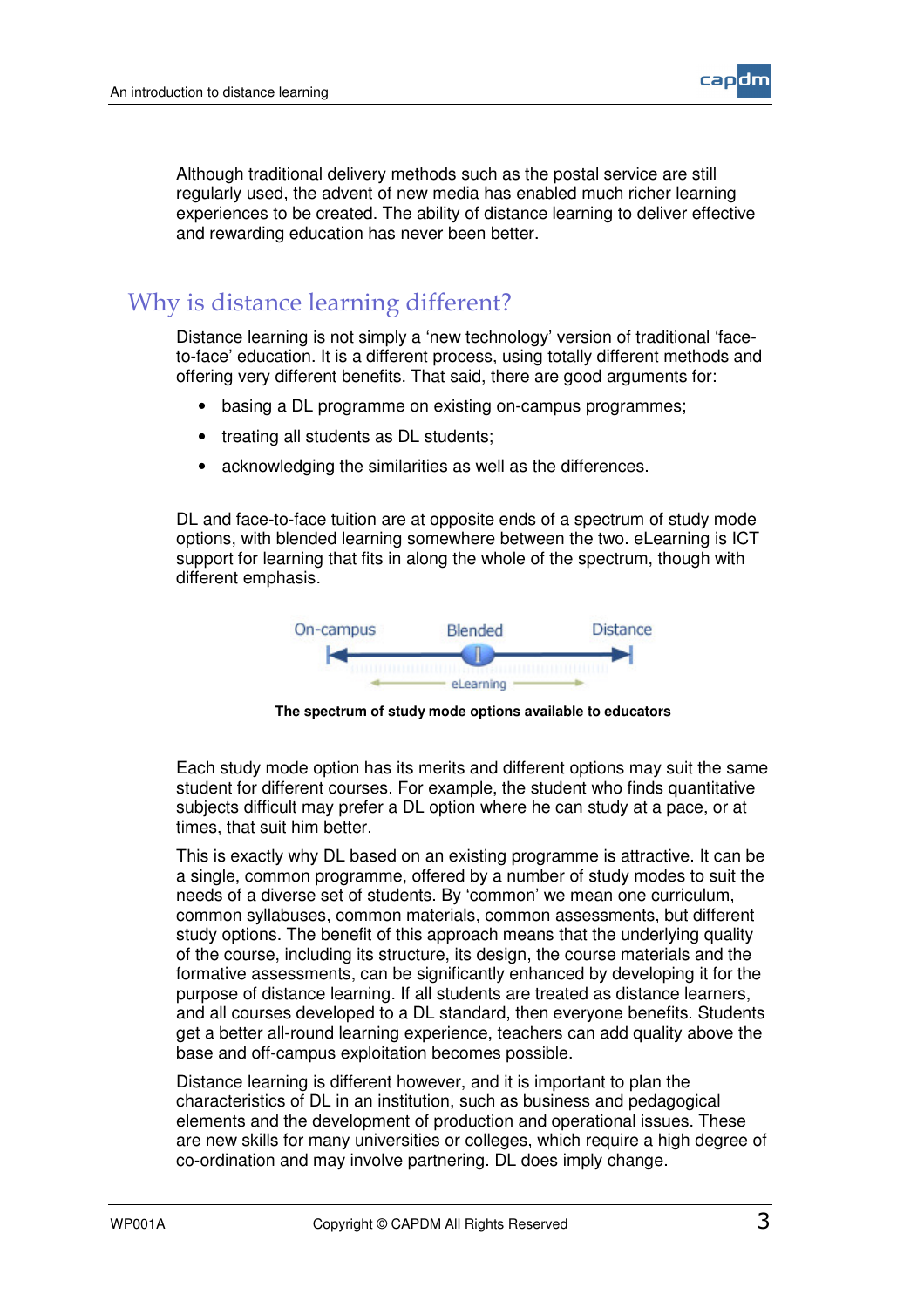

#### Where distance learning fits

Distance learning programmes can deliver a high quality educational experience. They can be used to supplement other teaching methods or deliver the complete programme package.

A student can select a delivery mechanism and an education provider. Education providers can choose from a range of alternative delivery mechanisms, capable of capitalising on the knowledge assets owned by individuals and institutions.

The net result is a massive potential benefit to both students and education providers. So, although distance learning cannot deliver all the benefits of face-to-face learning, it does offer some unique benefits of its own. It is able to enhance the learning experience and make the overall education process both more efficient and more effective.

DL is becoming important for educational institutions, and universities in particular, who have maintained a relatively stable role and status in society over many decades if not centuries. Changes that have taken place have been evolutionary rather than revolutionary, mainly involving the introduction of new subjects (for example, social sciences in the 1960s and media studies in the 1990s). There has been little change in organisational objectives or structure.

Traditionally, and particularly in Europe, these institutions tended to have implicit, often vague, objectives including:

- supplying educational services to society;
- advancing the frontiers of knowledge;
- implicitly maintaining a rather ill-defined financial viability.

Vague objectives allow new developments to be adopted without systematic evaluation or assessment. However there are changes being imposed, stimulated by rapid developments in information technology, the growth of the global education market and much more stringent financial constraints. The traditional university model is under pressure, in terms of its overall objectives and the strategies employed to attain those objectives.

For example, there is an increasing need for educational institutions to state their objectives more rigorously, particularly for teaching and research. In addition, there has been a growth of external assessments on all aspects of universities' activities to ensure that the objectives are met. Though the role of research is of prime importance, as it provides the basis for the allocation of future public funding, there is now a need to generate funds from the private sector in order to maintain financial viability and, optimally, to generate surpluses. DL is included in the strategic plans of nearly all HE institutions and many colleges.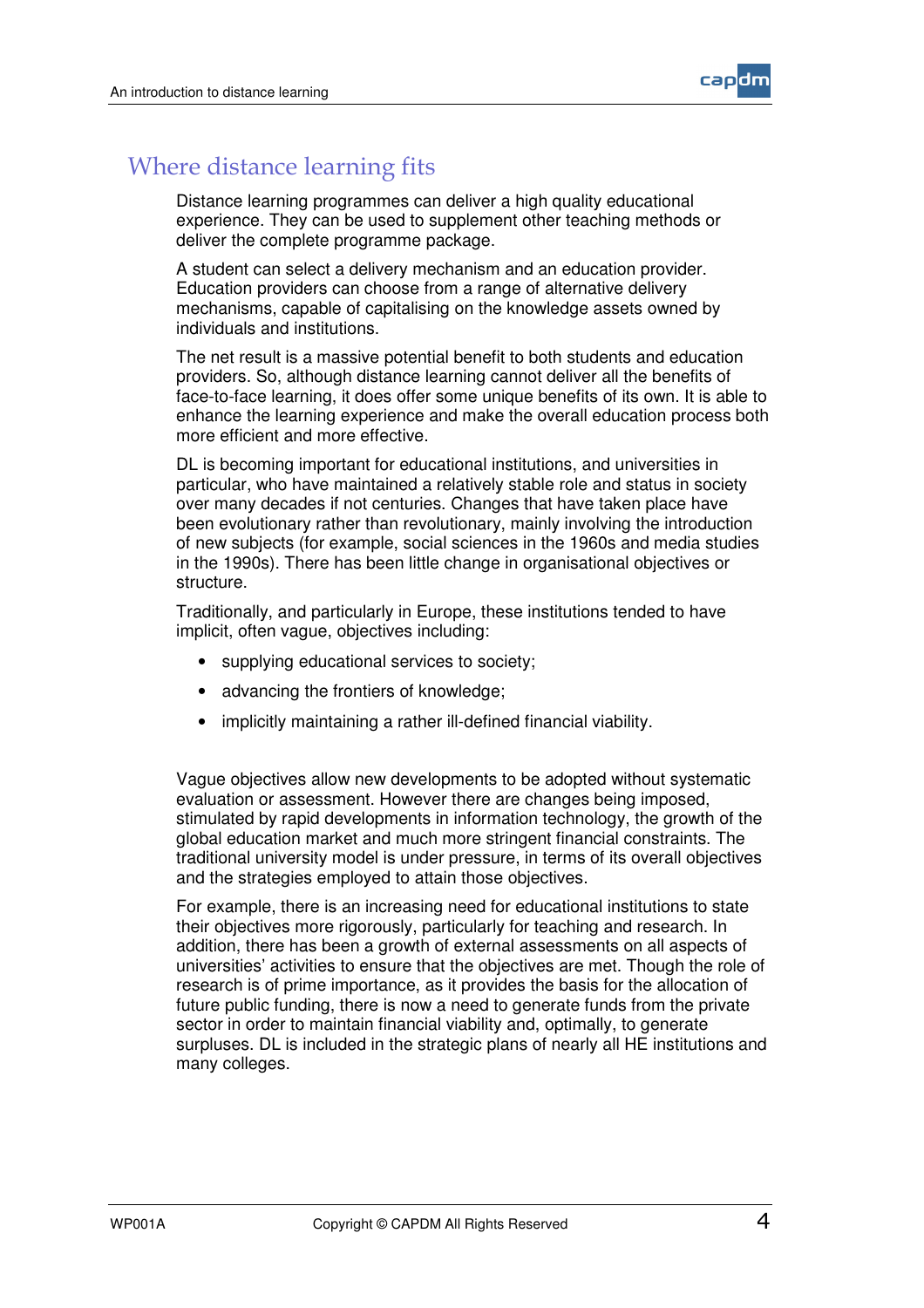

The adoption of distance learning techniques involves a number of significant changes to traditional teaching methodologies. The basic information may be the same and the desired outcome very similar but the delivery processes call for a radically different approach.

Learning institutions, such as universities, often underestimate these differences. They may, in some cases, pretend they don't exist! Videoing a lecture and sending the students the recording might embellish a DL programme but it cannot form the programme core.

#### The team approach

Developing and maintaining a DL programme requires a range of skills which only a few individuals possess. This means that building a DL programme generally needs to be a 'team effort'. Even then, some of the skills required may not be available within the institution, and external support and assistance is often required. The key here is to form a team that has all the necessary skills and then to capitalise on everyone's strengths to deliver the final result.

Three broad sets of skills are required:

- creative academic authoring;
- product production and management:
- sales and marketing.

The primary creative role is the design of suitable pedagogies and pedagogical structures for the development of the DL programme. This will be a function of the needs of the programme, the subject matter and the institution. Though this is the academic side of the product design, the pedagogical aims must dovetail into the business objectives. For example there is no point in designing intensive tutor support into an overall model that is intended to be tutor-light. Once the product is designed, content sourcing, including authoring, becomes the main issue.

Authoring for DL is new to many academics. It can be highly creative, but one may be authoring for a branded product (a course within a designed programme), in which case it has to be fit for purpose and reviewed and revised until it meets the necessary quality level. 'Fit for purpose' is critical. The purpose is not to write a revered academic treatise; it is to write learning materials that can be studied and understood by the remote student who will be subsequently assessed on that understanding and application.

caodh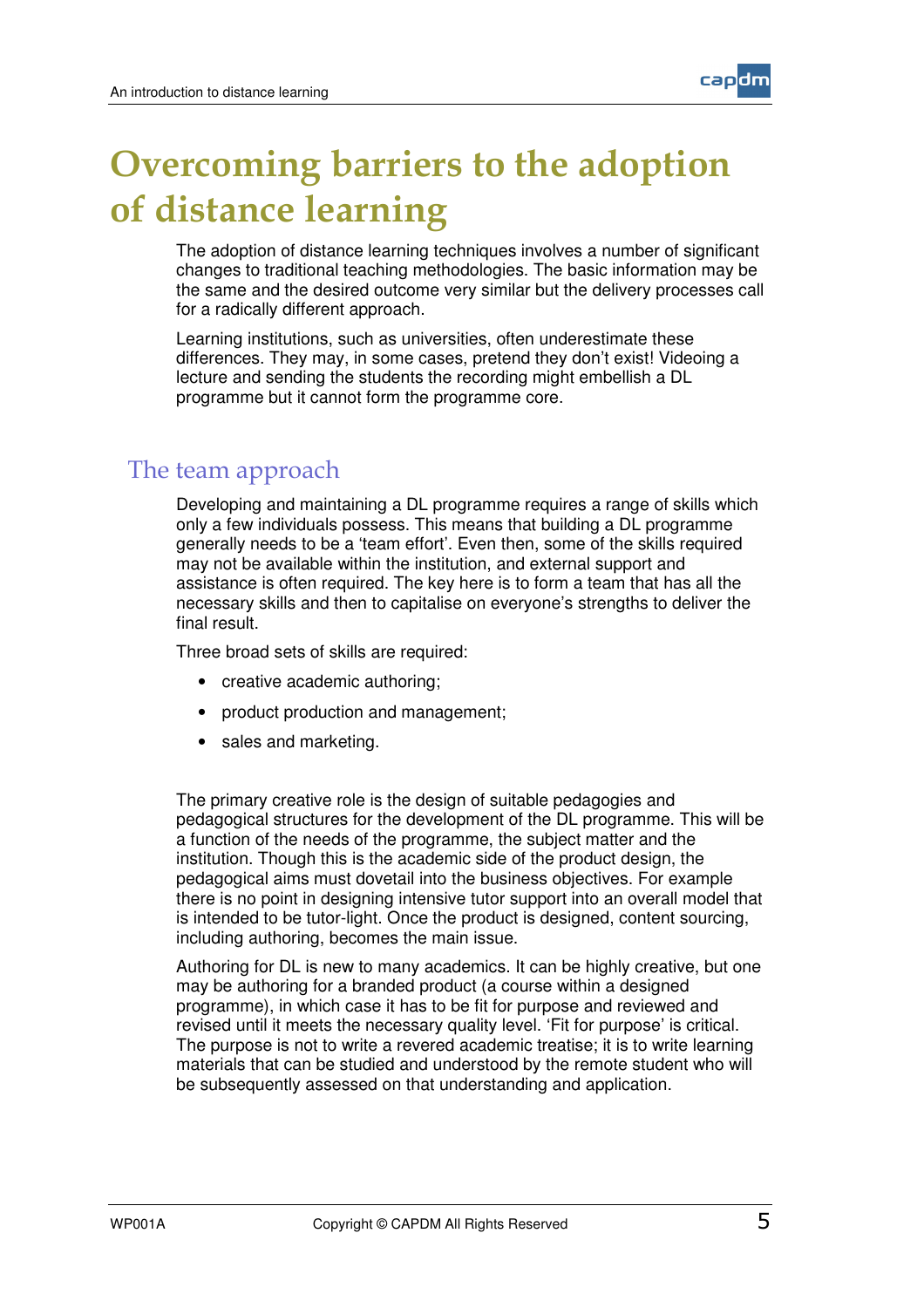

| Learning Objective                                               | Progress Bar | Score                 |
|------------------------------------------------------------------|--------------|-----------------------|
| <b>Agency (Agency)</b>                                           |              | 51.1 / 69.1 / 190.2   |
| <b>Analysis &amp; Choice (Analysis)</b>                          |              | 138 / 213.6 / 347.7   |
| <b>Capital Structure (Capital)</b>                               |              | 75.7 / 129.5 / 187.3  |
| <b>Project Cash Flows (Cash)</b>                                 |              | 80.6 / 139.3 / 350.5  |
| <b>Evaluation of NPV &amp; Choice</b><br>(Choice)                |              | 80.3 / 128.6 / 234.9  |
| <b>Financial Decision Making</b><br><b>Framework (DecMaking)</b> |              | 16.6 / 32.3 / 98.2    |
| <b>Dividends (Dividends)</b>                                     |              | 12.2 / 23.8 / 147.3   |
| <b>Financing Decision (Finance)</b>                              |              | 15.1 / 23.7 / 24.5    |
| <b>International Finance</b><br>(International)                  |              | 20.7 / 36.1 / 174.5   |
| <b>Investment Decision (Invest)</b>                              |              | 10.8 / 16.5 / 16.5    |
| <b>Which Method to Use (Method)</b>                              |              | 112.1 / 163.3 / 308.4 |
| <b>Options (Options)</b>                                         |              | 81.6 / 124.6 / 190.2  |
| <b>Risk &amp; Cost of Capital (Risk)</b>                         |              | 170.3 / 279.9 / 630.9 |
| <b>Tools of Finance (Tools)</b>                                  |              | 146.9 / 242.3 / 497.7 |
| <b>Valuation (Value)</b>                                         |              | 48.9 / 91.2 / 350.4   |

**Illustration of learning objectives authored to provide improved self-assessment feedback for online learners. The white bar indicates for each learning objective how much self-assessment materials there are available. The black bar shows how much has been attempted so far, and the green bar shows the level of correct responses.**

These materials are also the primary interface between the remote student and the institution, so any quality defects will be disastrous for both parties. Content authors have to be able to satisfy the demands of the programme editor, This is a critical role that must be determined early on.

The production and management role must be geared to the creation of the initial product, and be able to manage the product over its lifetime – which will typically be long. Though there will be a temptation to develop a DL product within one of the many virtual learning environments (VLEs) that are to be found in universities and colleges, the product should really be developed for distance learning, and potentially delivered through these platforms. It is important that knowledge management principles, not transient technologies, guide the production, curation and delivery of the learning materials. There is also creativity at this stage, as styles have to be developed.

Finally products only have value if they can be sold. Universities and colleges are not good at sales and marketing, so the option of partnering should be included in the development business models. Partnering is an eminently sensible way to plug the team skills gap.

Problems most frequently encountered include:

- content sourcing;
- institutional support;
- professional production and delivery
- sales and marketing.

Institutions should assess their internal skills and fill any identified gaps in the team. Initial planning skills may sometimes need to be sourced externally.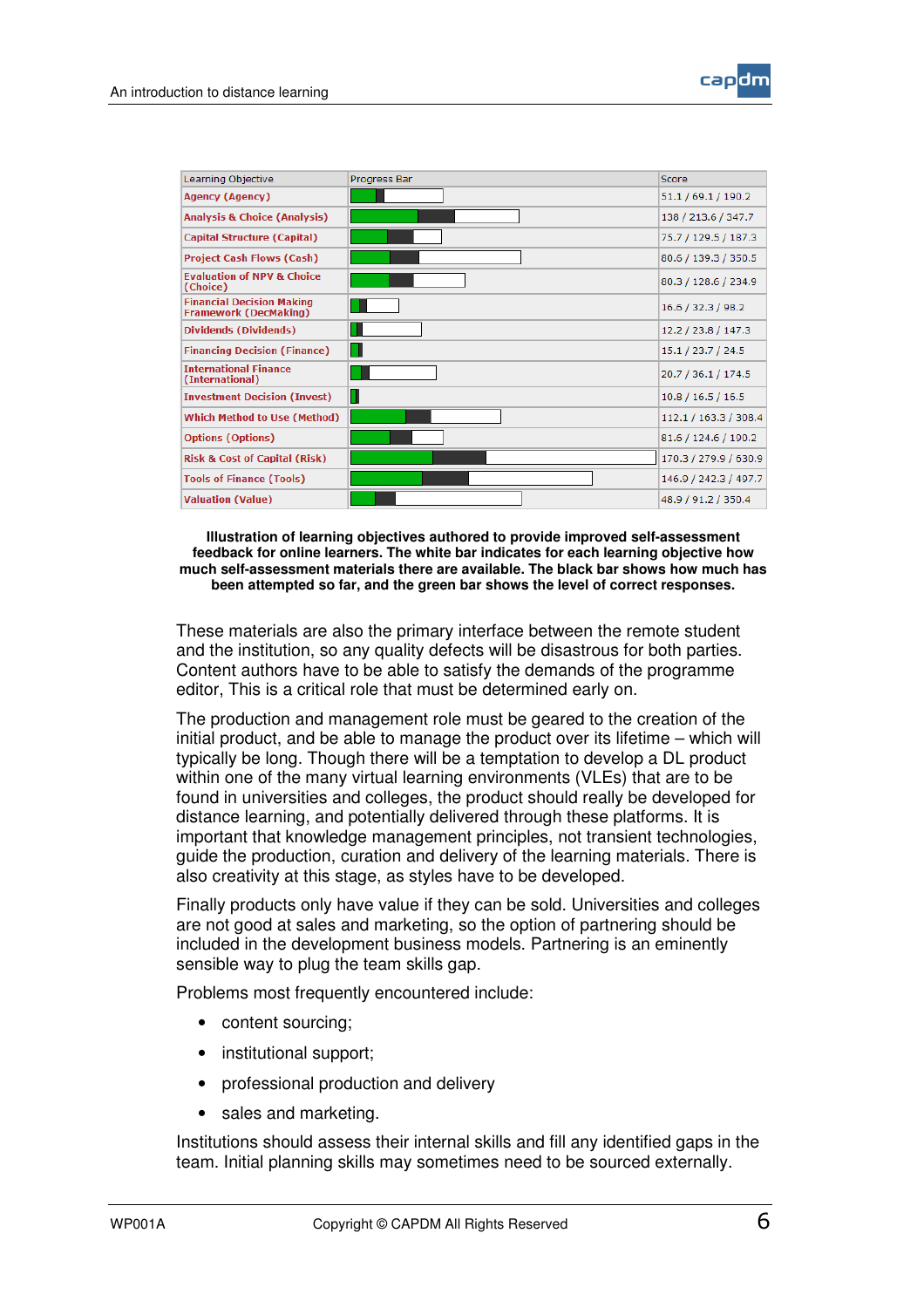

#### Organisation and leadership

As with all team efforts, it is crucial to have a competent and effective leader. This person does not need to possess all the relevant skills – indeed they do not need to have any of the skills in sufficient quantity to carry out any particular part of the work. They must, however, be a 'leader' and a 'champion for the cause', selecting and motivating members of the team and anyone else the team has to rely on.

The leader has to be able to persuade the senior management of their institution that they should be backing the initiative as part of the institutional strategy. The leader must also be able to form a link to the development team and encourage them to undertake the significant development and management tasks that represent a long term commitment. Both parties must also be confident that the leader has the vision, managerial aptitude and the drive to lead the development to a long term success.

The team formed to implement the development may require some initial instruction in DL techniques and may need to study equivalent programmes from other suppliers. It must then develop a 'project plan' that sets realistic timescales and resource requirements, capable of gaining higher level approval.

Resources

Finding available funds and other resources to invest in this type of development usually requires some effort. Unfortunately, the potential spend is, generally viewed as a cost to an institution rather than as an investment. It must, however, be seen as an investment for the future growth and success of the sponsoring institution. There are many possible benefits to be obtained from a DL programme, such as:

- opening up new income streams;
- enhancing the overall student learning experience;
- improving teaching quality;
- protecting the 'information assets' of the institution.

Licensing third party content resources from individuals or commercial publishers can reduce the up-front resource development cost, circumvent any difficulties of authoring effective learning materials, and accelerate time to market. This short to medium term tactic can also be used successfully to get a programme development started when available funds are low and can be used to diversify an existing programme with specialisms in subject areas not deemed core for the institution. The level of permitted adaptation, however, is usually low, and can result in restricting the way the programme is provided and evolved.

"The literature on managing distance learning is unambiguous in its assertion that in order for this mode to be delivered efficiently, a tight, hierarchical structure of management is necessary."

**Rumble 1981, Carl et al. 1992, Kirkpatrick and Jakupec 1997, Peters 2001, Farrell 2001.**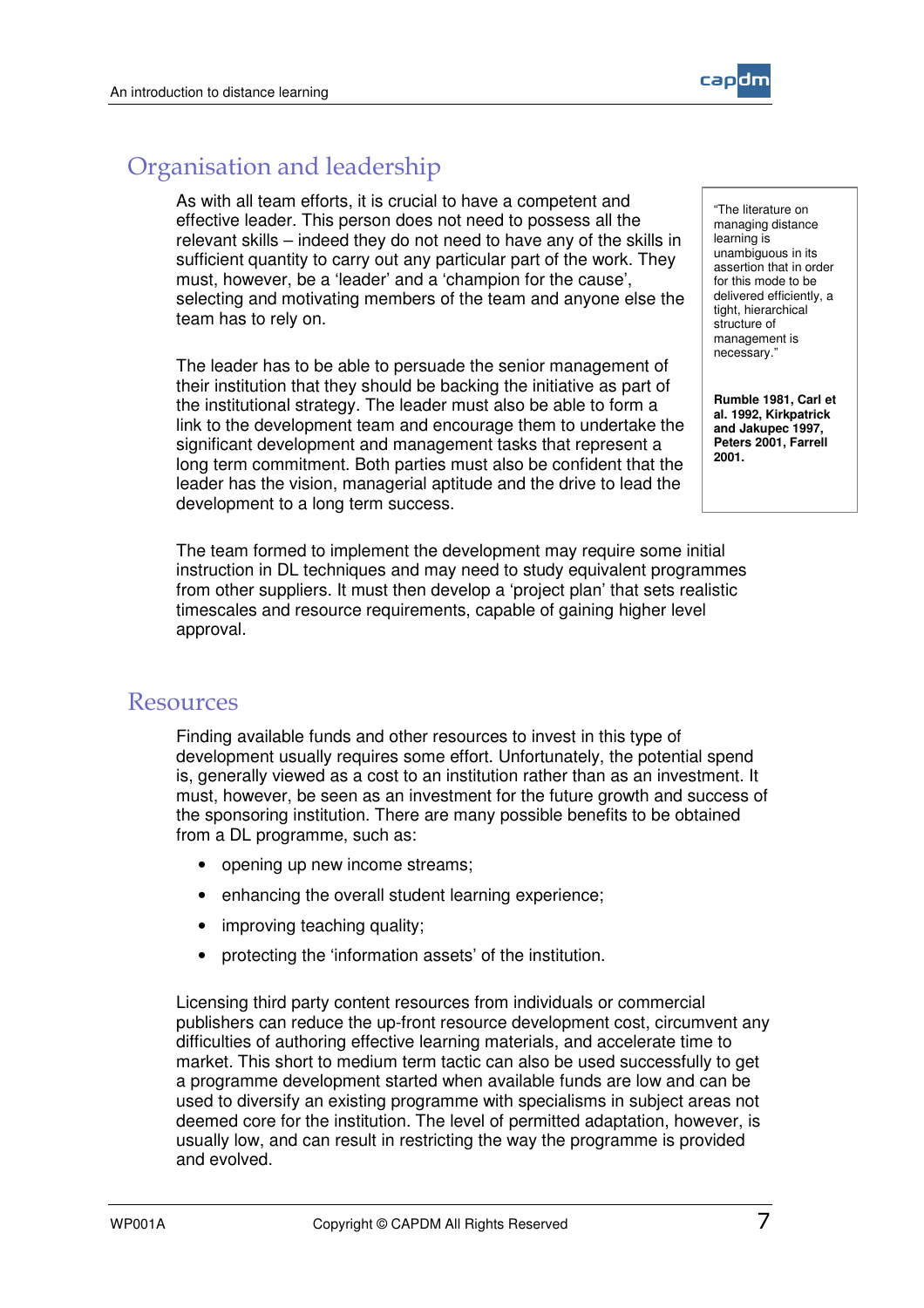

#### Culture

Educational providers that do embrace DL should do so with the clear understanding that there will be a need to introduce changes to the culture of the relevant parts of the organisation. These changes need not be radical, but they should be transformational and seen as beneficial in the long term. For example:

- developing new approaches to pedagogical development and delivery;
- providing new opportunities for staff;
- rationalising production and delivery of key curriculum areas.

"The need to build a 'tripod' or appropriate structure, culture, and processes in order to manage a cultural shift towards distance or blended learning."

**Clarke, from Morrison [1998]**

### **Key factors for distance learning success**

#### Distance learning & knowledge management

Distance learning is not a new idea, but advances in computer and communications technology have enhanced the attraction of DL for institutions. While it is easy to become seduced by the technology, success also depends on pedagogical factors, such as quality, learning content, study options and student support. Success also relies on business and operational decisions that shape product development and the way it is managed.

Although there are many facets to building a good DL programme, high-quality content lies at the heart of effective distance learning. There are two main reasons for emphasising this. Firstly, all DL programmes have to be 'fit for purpose' and their primary purpose is to enable students to learn from expert and reliable sources. Secondly, educational institutions are seen as reliable 'custodians of knowledge'. Therefore if the content does not support the overall learning process, or if its accuracy is called into question, the institution's reputation may be adversely affected.

This implies that there will be a good content base at the heart of any development. There is, therefore, an expectation that DL providers will have sound knowledge management strategies in place.

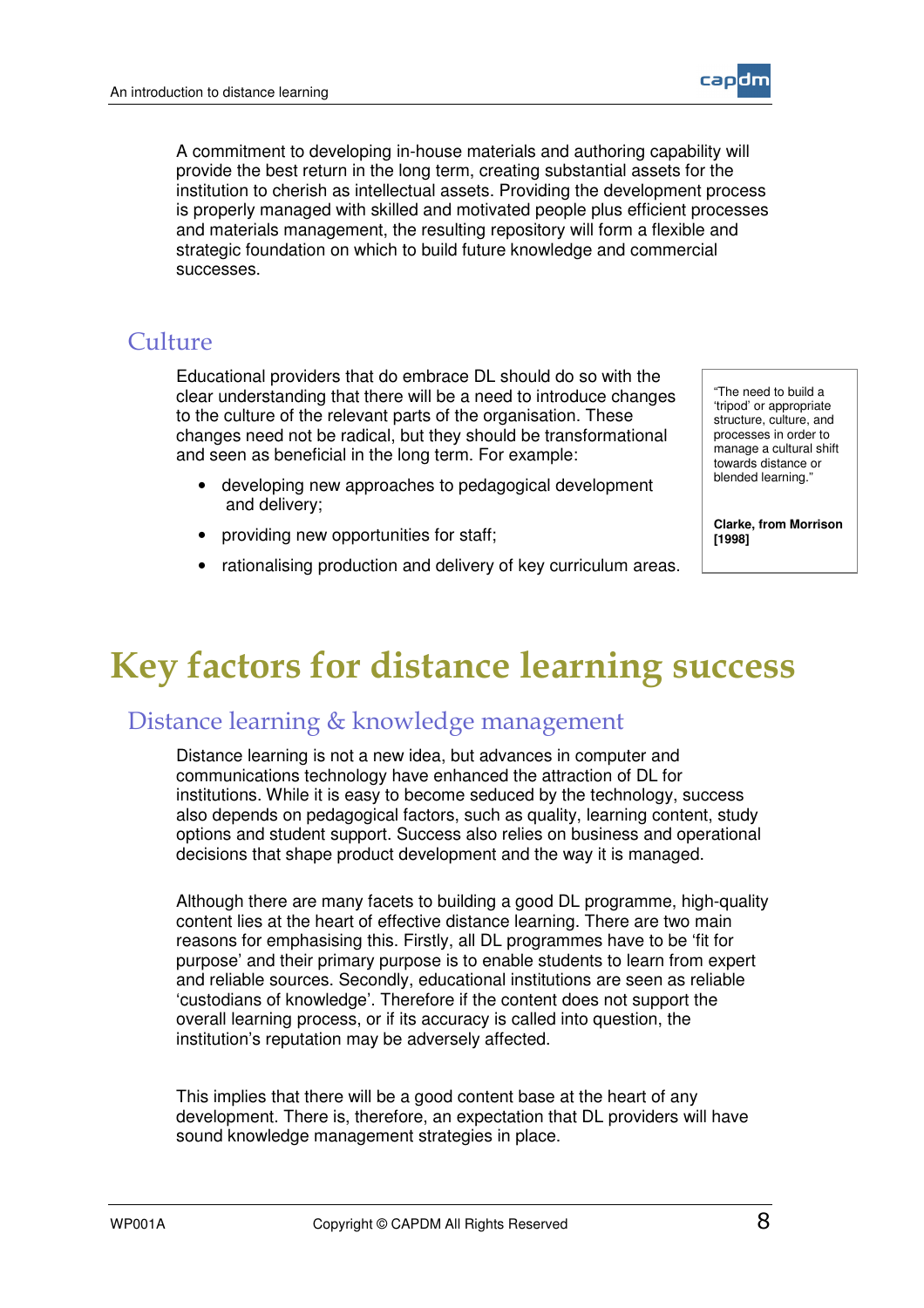

These will include the formal management of quality learning content. In other words, the institution will be, or should be, developing and maintaining asset repositories of 'fit for purpose' learning content, which can also create clear areas of competitive advantage when the target market develops.

This strategic approach to information, its use, and its management is one reason why it is common to link involvement in DL to knowledge management within an educational institution.

There are two main areas for consideration when defining the characteristics of the programme:

- 1. The business model needs to ensure that the characteristics of the potential market are understood, the target market is defined, the barriers to adoption within the supplying institution are addressed and all the stakeholder interests are made explicit. The model should also take account of development timescales, the income profile and the expected returns on investment over the lifetime of the programme. These are the pivots for a valid business plan.
- 2. The pedagogical model defines the actual academic product offering, its variations and requirements, plus the content sources and quality. This forms the basis for the contributions required from the people who will provide the academic designs and materials to meet the needs of the product. For example, all materials may be written internally (thereby avoiding IPR issues) or may be sourced externally, under licence. The study modes and the support options for the students are also defined within this model, and quality and 'fitness for purpose' standards established.

#### Funding

The detailed consideration of business issues may not appeal to those anxious to 'get on with the job'. But simply re-working existing practices and materials that are used on-campus does not produce a viable DL programme that can be scaled up when required. Funding councils and university/college administrations recognise this and are keen to move away from 'cottage industry' approaches towards the coherent, strategic planning of DL. This has to be reflected in forward-thinking and in the business plan.

#### Technology and media

Technology, as noted above, is not the driver of DL but its use obviously shapes the options for delivery and support of distance education. It is necessary at the planning stage to look at all of the available options and adjust business and pedagogical model designs accordingly. One of the first considerations is how a programme will be delivered.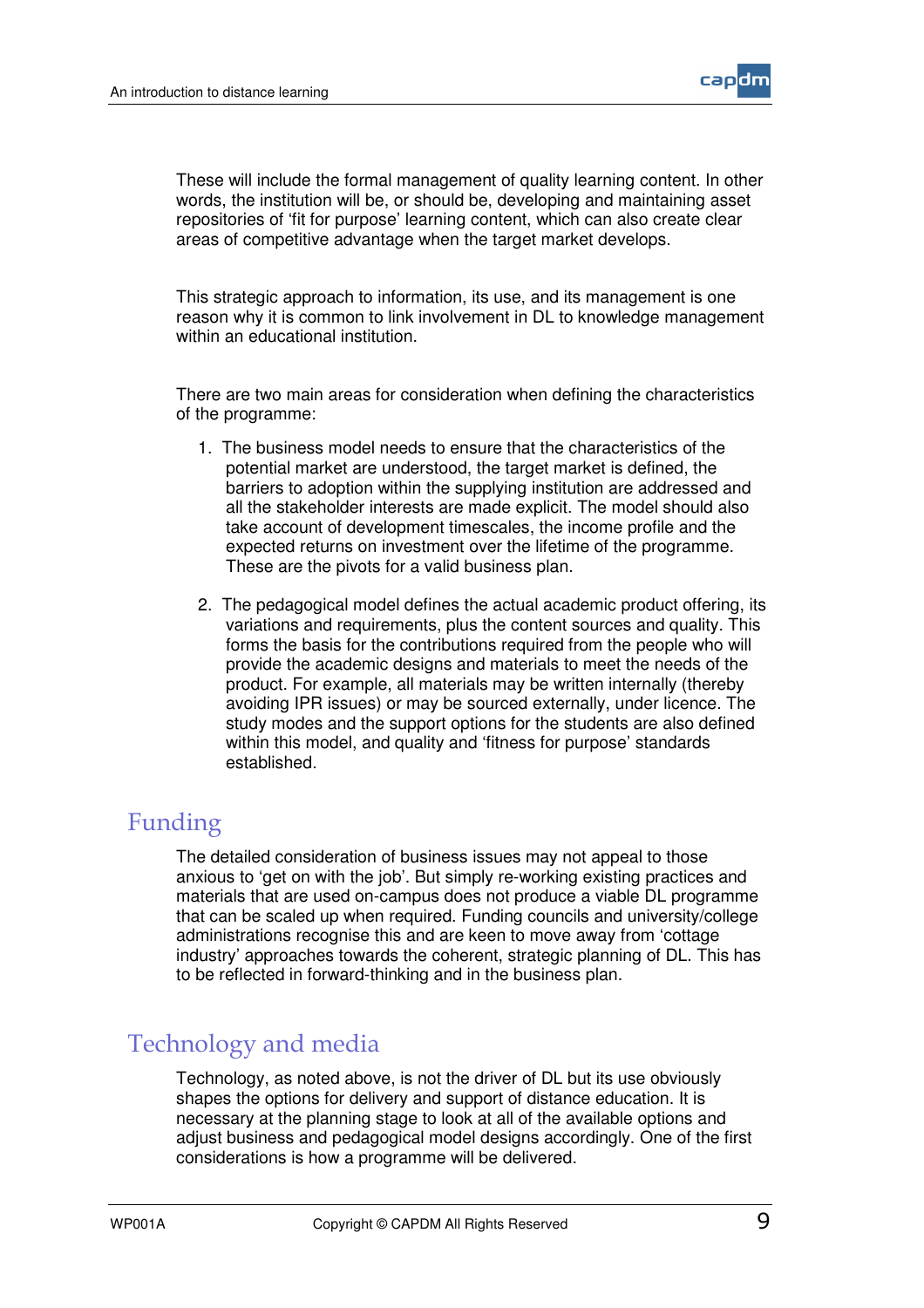

#### Programme delivery

There is no single medium that is best for distance learning. All have their advantages and limitations and it is really up to the student to make the decision about how they want to learn and how they plan their study. But this implies giving them choice.

Ideally the student should be presented with all the learning materials they need to study successfully. These should be presented in flexible forms that can be adapted to support individual styles of study. In practice the best distance learning experiences will combine a variety of media, selected for different purposes in carefully constructed learning environments.

Though new technologies present innovative and exciting opportunities, one particular medium is generally always used. Print still has an important role to play - as generations of distance learners can testify.



**Professionally produced textbooks still provide substantial value to distance learning students**

#### Media choice

Details of media alternatives, the technologies involved and the operational requirements are covered by other sources and are generally well understood. For the purposes of this primer, the most relevant media employed for Distance learning include:

- course books (generally loose-leaf);
- briefing and tutorial papers;
- audio CDs, tape and podcasts;
- video DVDs , tape, streams, podcasts;
- video-conferencing and video casting;
- computer based training and simulation packages;
- Internet based virtual learning environments.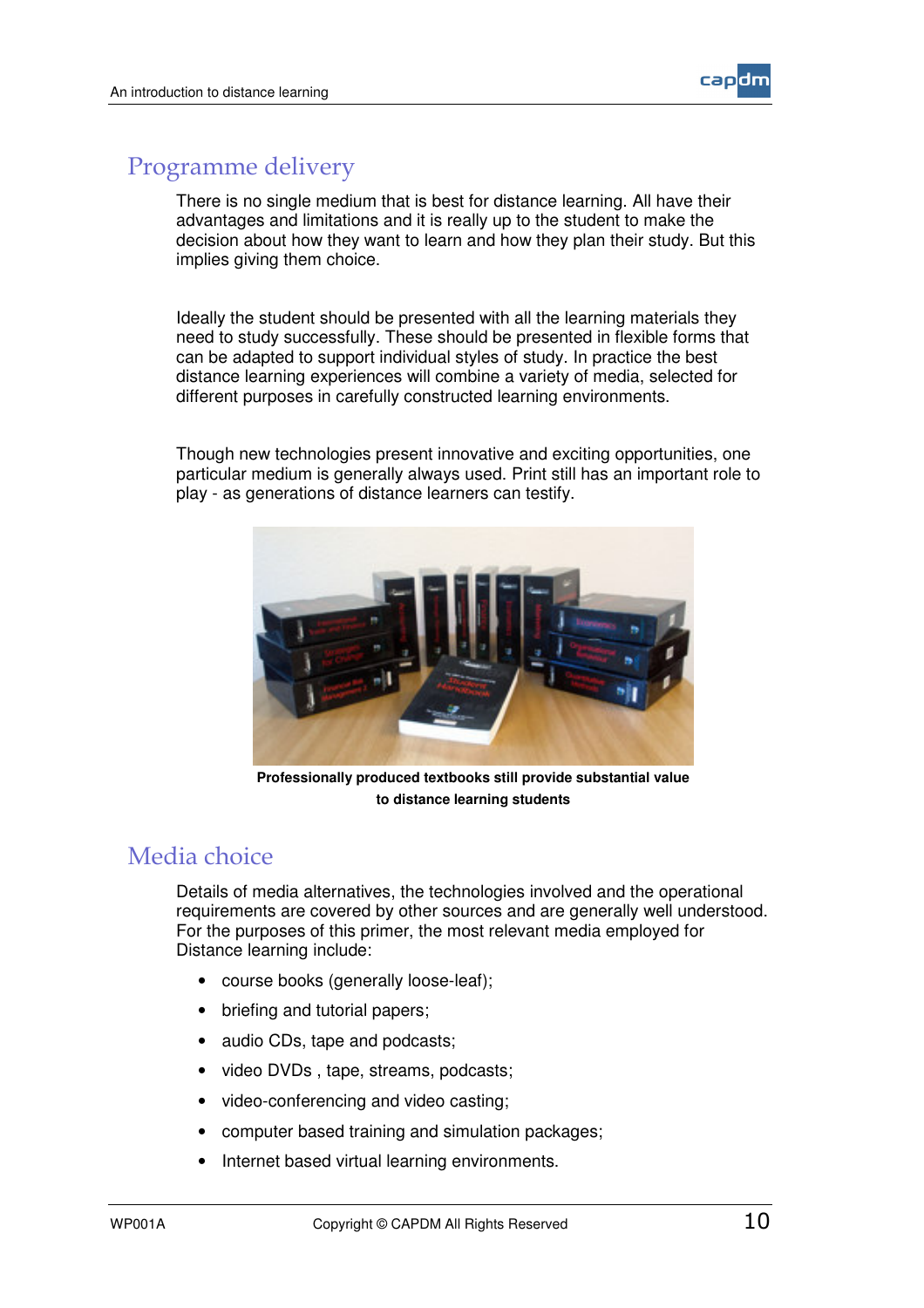

#### **Advanced learning options**

New technologies also offer a number of advanced learning options. Assessments and collaboration deserve particular attention.

Many on-line assessments are simply an implementation of traditional selfassessment sections (generally found in the printed materials that accompany a book) or act as a substitution for handing in assignments for tutor feedback. On-line implementation adds a potential convenience factor for those with good access to the Internet or a computer. With this approach, instructors can develop highly interactive questions that are much more informative and demanding than simple multiple-choice questions.



About

**Interactive drag & drop questions, applet and group based simulations can be used to enrich teaching and learning processes**

Furthermore, within a properly designed syllabus, feedback can also show how well students are performing in each area of a course, how these areas relate (link) into the core learning materials and actions the students can take to improve their performance. Facilities such as this can also reduce the level of demand on tutors for marking and/or holding feedback sessions.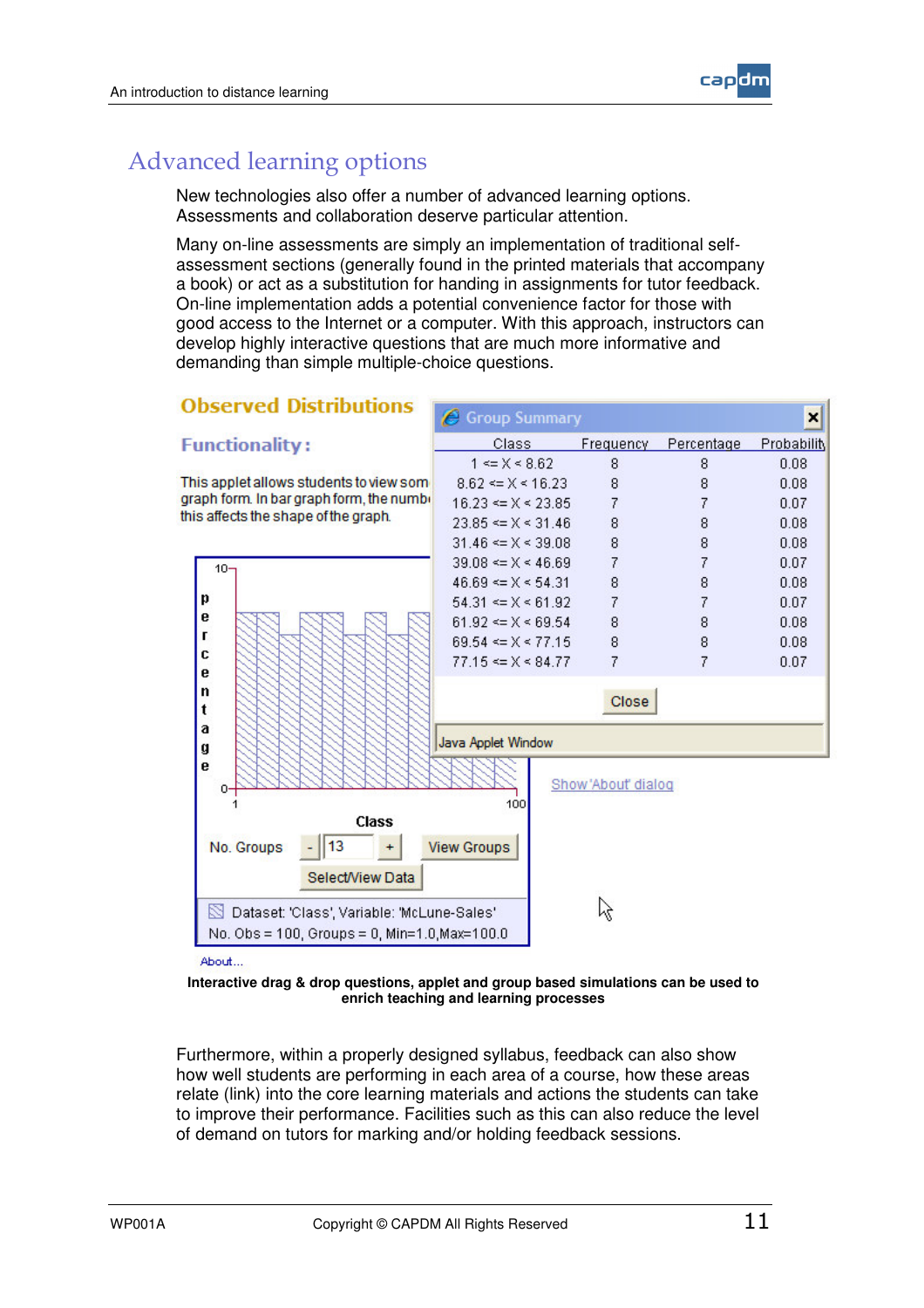

Technology can also enable collaboration and communication. Discussion boards have become an essential support tool in DL programmes. They can offer distance students a direct channel to their tutors, who may be on-line or off-line, and/or to their peers. Shared file areas allow materials to be distributed to students, and allow students to submit assignments. There are many optional facilities that can be adopted for such purposes.

#### Developing distance learning programmes

A much-appreciated benefit of a DL programme is that it allows learners to fit their study into their lifestyles. They are able to allocate appropriate priorities to other demands on their time, such as jobs, domestic priorities, social commitments and relaxation/exercise, while fulfilling the requirements of the study programme.

This implies that the student is not locked into a fixed period of study time and that learning can be designed to allow students to progress at their own rates. They can skip over what they already know or repeat parts they have difficulty with, and they can be assessed when they are ready. This flexibility is one of DL's key benefits. Despite this, many DL programme developers still persist with designs that do not take this into account, often because they take inappropriate short-cuts in the overall programme design.

There is no single pedagogy that is best for distance learning. The optimum choice has to take account of many factors but the primary objective should always be to make the learning process attractive, efficient and effective as possible. A programme that exhibits all these characteristics is virtually guaranteed to achieve a good share of its target market.

#### Initiating development of a distance learning programme

Once the objectives for a distance learning programme are in place, it is time to deliver. This is where problems can start but it also where the foundations for an effective programme are laid. There are two new areas to consider:

- 1. The production model determines how the product will be physically developed and maintained, and should be a reflection of business and pedagogical decisions taken earlier. Examples of issues to resolve here include which production standards to use (e.g. XML), how to render the final media formats required, and how to manage revisions and derivations of materials held in an asset repository.
- 2. The operations & administration model determines the operational mode, levels and nature of student support, sustained maintenance of the programme, and systems/procedures for administration.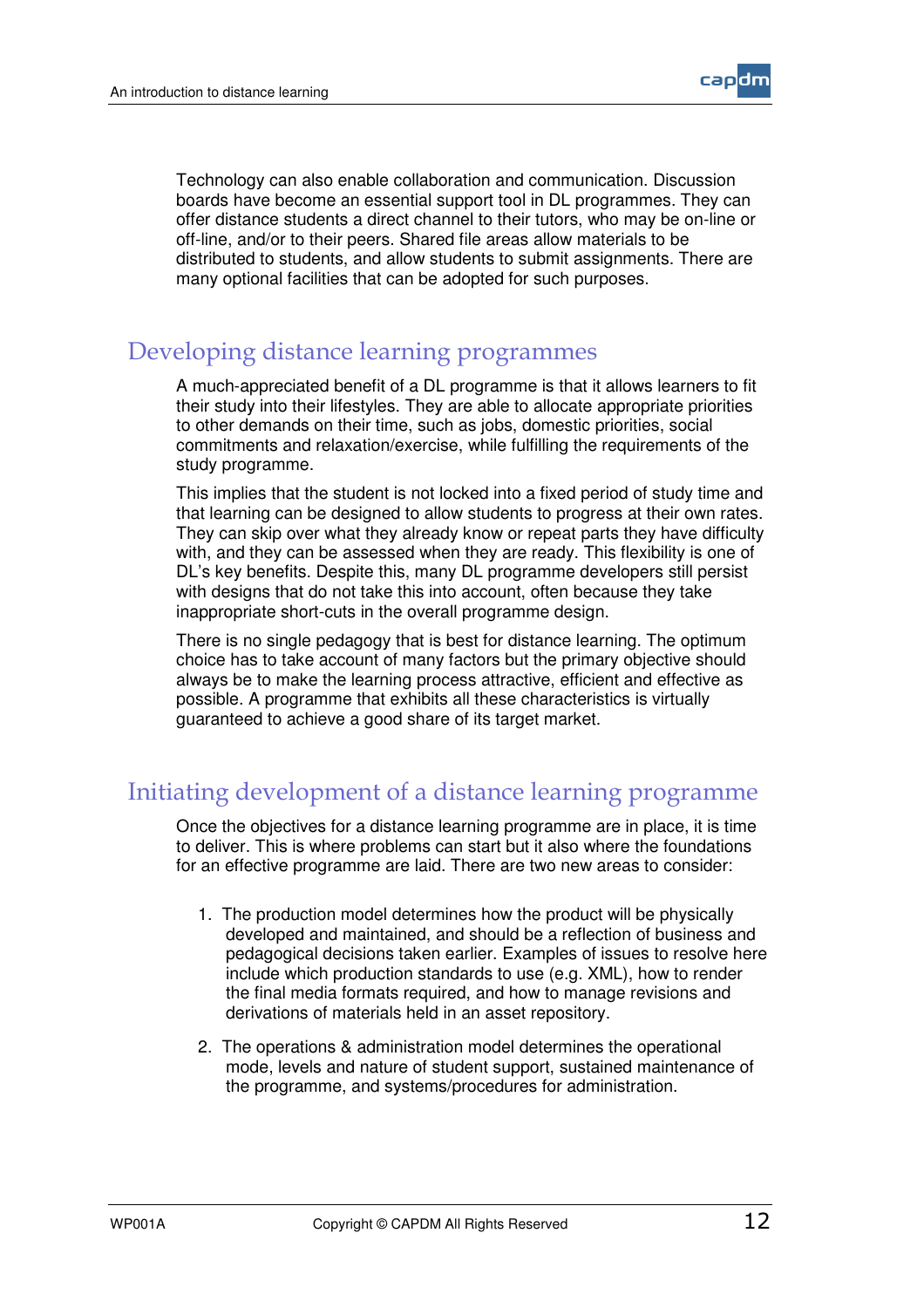

#### **Making programmes work**

Success is not determined by the launch of a programme, but by its continued viability downstream of launch. Issues that are vital here include supporting ongoing development, student support teams, administering the needs of a student-centred programme and assessing feedback.

The characteristics of the final delivered product will have been considered in the earlier stages and decisions taken then will influence factors such as the technology of delivery and support, the various media formats and production and administrative processes. The product represents an asset for the owning institution, and should be treated as such. It is a high value asset with a long life span during which it will almost certainly undergo many revisions. This suggests a need for an information architecture and process models for maintaining and revising the underlying content.

Universities and colleges are not generally set up to handle sales and marketing for DL programmes. This suggests the need for a partner. The ambitions of the DL development must be specified, however, and the Business Model carefully calculated to determine how a partner can best be involved. These holistic models show where an institution's expertise and experience lie. They also show what is missing, and they highlight areas where partnerships should be formed. The word 'partnership' is used deliberately here as these developments are for the long term.

### Programme success

Success is operating a programme over many years, generating an income stream (or hitting some other strategic objective), and managing people, change and revisions throughout the lifetime of the programme. Production, sales and marketing are key activities and are often best addressed by effective partnerships, rather than undertaken reluctantly as an extension of the core educational activity.

There are a number of good examples of DL programmes in the UK. Some are successful on a global scale, while others target specific local markets. Most are characterised by their commitment to the principles of DL and by the acceptance of change within the institution.

There are also many examples of programmes that show a lack of commitment and ambition. Many of these are technology-led, adopt pedagogical and support models that limit the number of students that the institution can have on the programme and/or incorporate designs that are designed for the convenience of the institution, not the learner.

Experience shows that many of the subjective views and beliefs that are held about DL often evaporate once an institution is in the operational phase. Success therefore comes from developing an early understanding of the processes involved and the challenges ahead.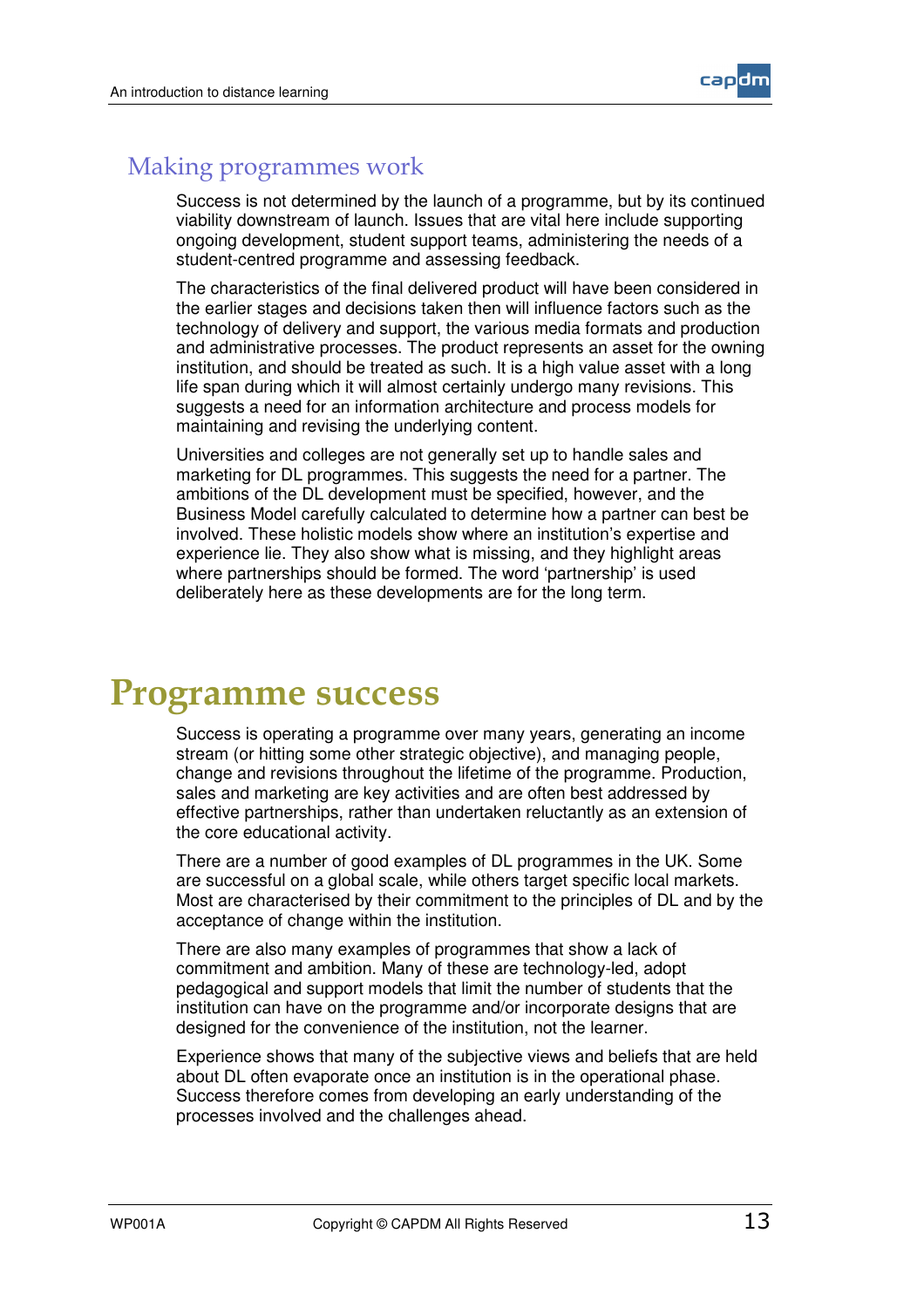

When this is accompanied by thorough planning and the full commitment of the associated team, it nearly always results in highly successful programmes.

#### What makes a programme work?

Factors contributing to a successful DL programme include:

- People: Within the institution it is essential to get the right blend of business, academic and technical input to ensure that the vision for the programme is holistic and coherent. It is also important to involve people with the skills needed to develop the programme effectively.
- Good design: 'Fit for purpose' is crucial. It is important to ensure that designs are directed towards meeting this end, eliminating subjectivity and offering students as much flexibility as possible to adapt the programme to suit their study patterns.
- Institutional backing: No matter how good the vision and the design, if there is no institutional backing then the motivation of the staff will be quickly eroded.
- Good partnerships: No institution can do everything. It is important to be realistic, to be prepared to partner for success and to work to maintain those partnerships.
- Good management: A clear and scalable business plan, executed by competent programme and project managers, will deliver success more quickly, and help to sustain it as the market develops.